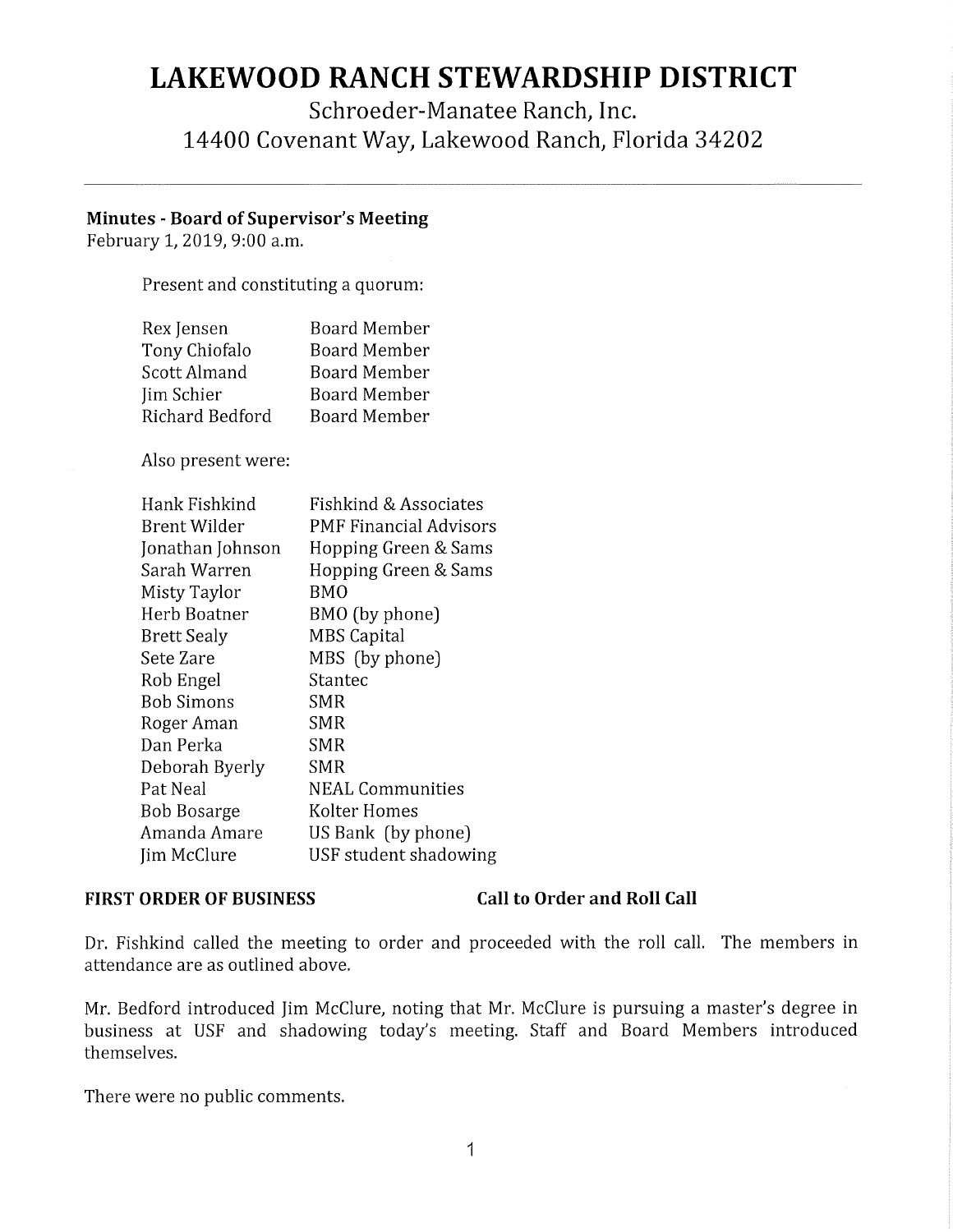### **Consideration of Minutes of the January 11, 2019 Board of Supervisors Meeting**

Mr. Jensen presented the minutes from the previous meetings and asked if there were any questions or comments.

On MOTION by Mr. Bedford, seconded by Mr. Schier, with all in favor, the Board of Supervisors of the Lakewood Ranch Stewardship District approved the minutes of the January 11, 2019 Board of Supervisors Meeting.

### **THIRD ORDER OF BUSINESS** Business Matters

**Consideration of Disclosure of Public Financing- Northeast Sector** 

Dr. Fishkind explained the disclosure.

On MOTION by Mr. Schier, seconded by Mr. Bedford, with all in favor, the Board of Supervisors of the Lakewood Ranch Stewardship District approved the Disclosure of Public Financing- Northeast Sector and authorized its recording in public record as mandated by statute.

**FOURTH ORDER OF BUSINESS Consideration of Disclosure of Public Financing- Lakewood Centre** & **Northwest Sector Project** 

Dr. Fishkind presented the disclosure.

On MOTION by Mr. Bedford, seconded by Mr. Schier, with all in favor, the Board of Supervisors of the Lakewood Ranch Stewardship District approved the Disclosure of Public Financing- Lakewood Centre & Northwest Projects and authorized its recording in public record as mandated by statute..

### **FIFTH ORDER OF BUSINESS Consideration of Matters Relative to the Isles at Lakewood Ranch Bond Issuance**

- **A. Resolution 2019-18, Supplemental Assessment Resolution** *(provided under separate cover)*
- **B. Other Matters** *(provided under separate cover)*

Dr. Fishkind provided updates on the project noting that the utilities issue has been resolved. The financing team is expecting to be able to move forward with the project at the March meeting.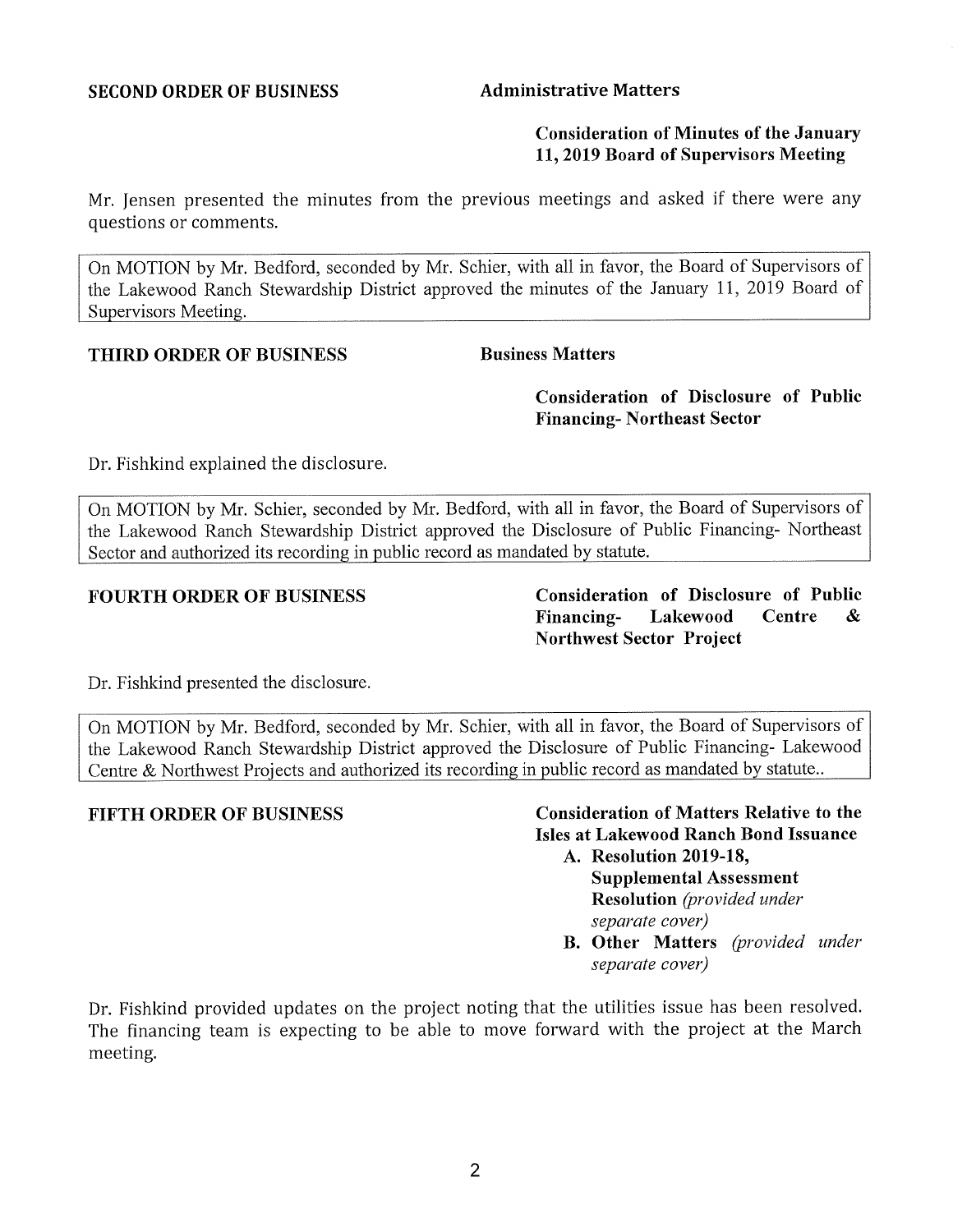On MOTION by Mr. Chiofalo, seconded by Mr. Schier, with all in favor, the Board of Supervisors of the Lakewood Ranch Stewardship District approved Draw No. 21 for Lakewood Centre South.

**SIXTH ORDER OF BUSINESS Consideration of Matters Relative to the Stock - Lake Club Phase 4 Bond Issuance** 

**A. Acquisition Agreement with SD TLC Holdings, LLC** 

Mr. Johnson presented the agreement noting it is in standard form as seen for other bond issuances.

On MOTION by Mr. Schier, seconded by Mr. Bedford, with all in favor, the Board of Supervisors of the Lakewood Ranch Stewardship District approved the Acquisition Agreement with SD TLC Holdings, LLC.

**SEVENTH ORDER OF BUSINESS Consideration of Resolution 2019-19, Investment Policies** *(provided under separate cover)* 

Tabled

## **EIGHTH ORDER OF BUSINESS** Financial Matters

**Draw Requests & Requisitions** 

Mr. Almand presented for the Board's Consideration:

**Requisition List for Draw No. 18 Del Webb - Series 2017 A Bond** 

On MOTION by Mr. Chiofalo, seconded by Mr. Schier, with all in favor, the Board of Supervisors of the Lakewood Ranch Stewardship District approved Draw No. 18, Del Webb – Series 2017 A Bond.

### **Requisition List for Draw No. 49 Lakewood Centre North - Series 2015 A**

On MOTION by Mr. Chiofalo, seconded by Mr. Schier, with all in favor, the Board of Supervisors of the Lakewood Ranch Stewardship District approved Draw No. 49 for Lakewood Centre North - Series 2015 A.

> **Requisition List for Draw No. 2 Lakewood Centre & NW Sector Series 2018 Bond**

On MOTION by Mr. Chiofalo, seconded by Mr. Schier, with all in favor, the Board of Supervisors of the Lakewood Ranch Stewardship District approved Draw No. 2 for Lakewood Centre & NW Sector.

> **Requisition List for Draw No. 21 Lakewood Centre South**  - **Pre-Funding**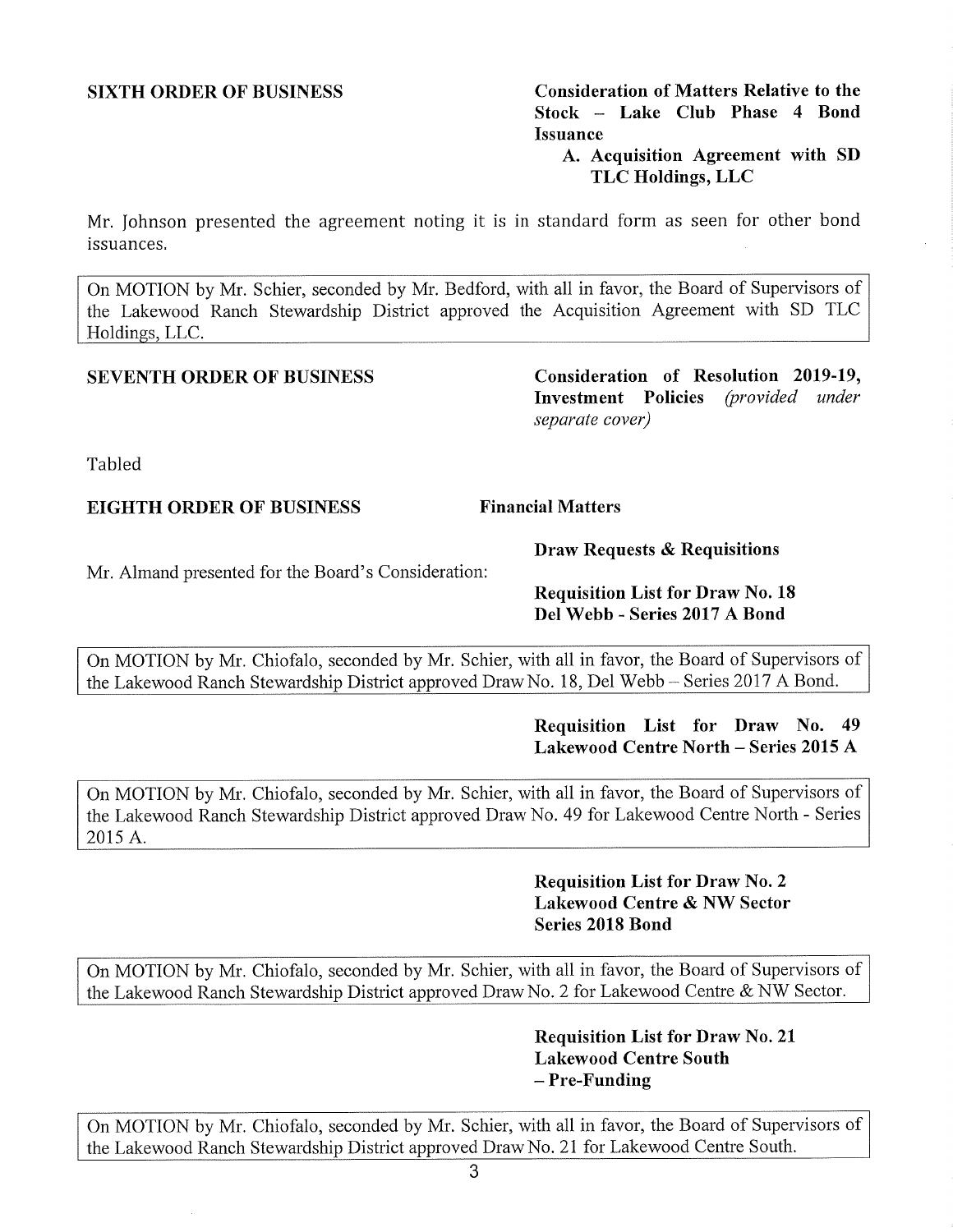No Comments

**TENTH ORDER OF BUSINESS Staff Reports** 

**Manager's Report-** No Report

### **Attorney's Report** -

Mr. Johnson noted that the Cresswind project is ready to move forward; he also provided further updates on Amendment 12, and the legislative District boundary amendment. Mr. Johnson introduced Sarah Warren, who will be working with him on the District while Ms. Whelan is out on leave.

### **Engineer's Report-**

Mr. Engel presented for the Board's approval: **Change Order No. 2 (Final)** 

**Woodruff & Sons, Inc. Lakewood Centre Core Phase 1B Relocate fire hydrant, storm & Sewer stakeout, repair/adjust curb, sani services, and misc extras; reconcile unbilled line items** 

Voided

### **Requisition List No. 3 Northeast Sector Phase lB Series 2018 Bond**

On MOTION by Mr. Chiofalo, seconded by Mr. Schier, with all in favor, the Board of Supervisors of the Lakewood Ranch Stewardship District approved Requisition List No. 3 for Northeast Sector Phase IB.

### **Requisition List No. 44 The Villages of Lakewood Ranch South -Pre-Funding**

On MOTION by Mr. Chiofalo, seconded by Mr. Schier, with all in favor, the Board of Supervisors of the Lakewood Ranch Stewardship District accepted the Pre-Funding and approved payment of Requisition List No. 44 for The Villages of Lakewood Ranch South.

# **Requisition List for Draw No. 37 The Villages of Lakewood Ranch South**  - **Series 2016 A Bond**

On MOTION by Mr. Chiofalo, seconded by Mr. Schier, with all in favor, the Board of Supervisors of the Lakewood Ranch Stewardship District approved Draw No. 37 for The Villages of Lakewood Ranch South - Series 2016 A.

# **NINE ORDER OF BUSINESS Compilation Report**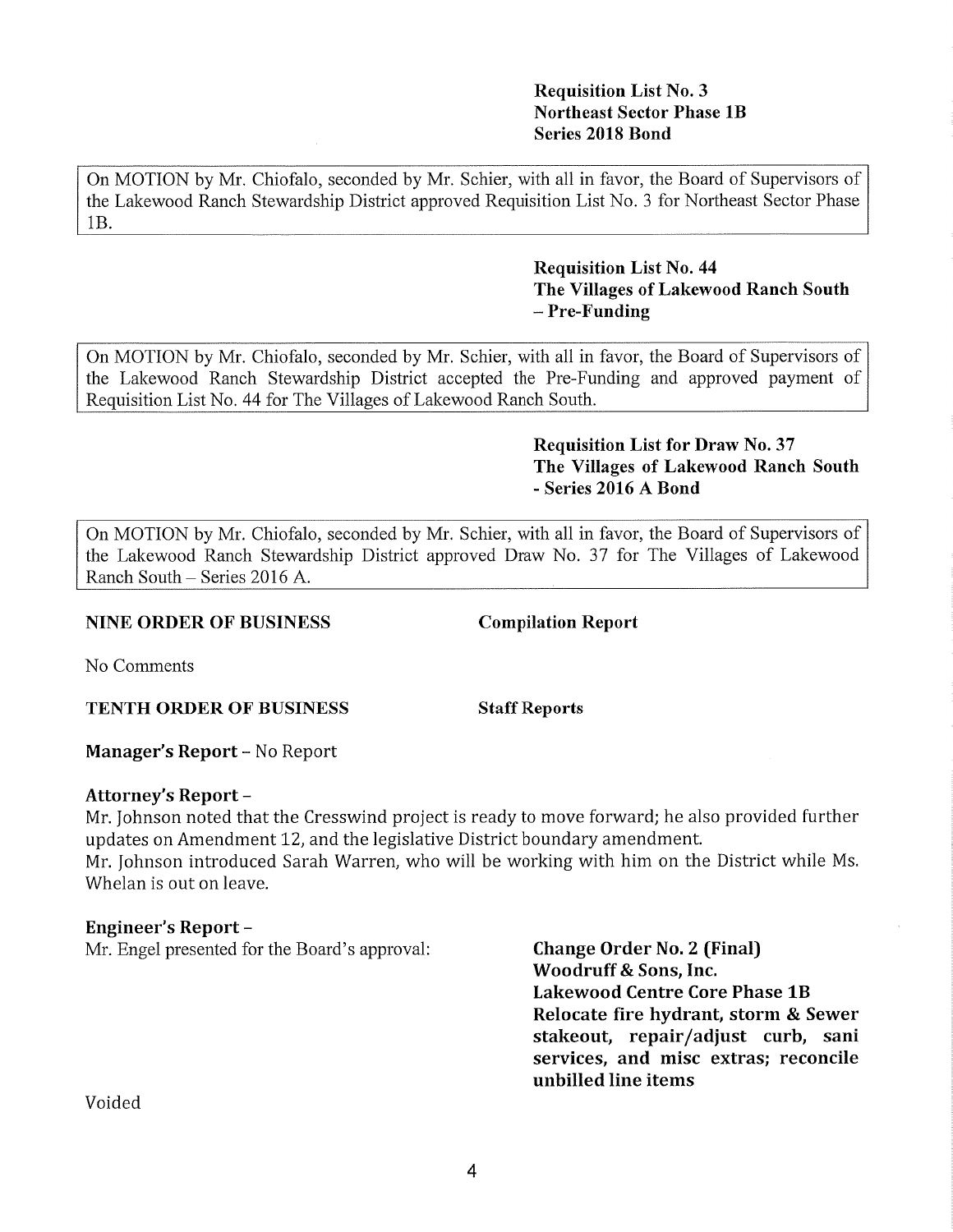**Change Order No. 4 (Final) Woodruff** & **Sons, Inc. Lakewood Centre Core Phase 1B Reconcile unbilled line items** 

**Change Order No. 5 E.T. MacKenzie of Florida, Inc. Bourneside Blvd South Ph 1 at Lakewood Ranch Additional Services at SR-70** & **Bourneside Blvd South; drainage, lighting and additional seed, sod** & **mulch** (**onsite and offsite)** 

On MOTION by Mr. Chiofalo, seconded by Mr. Almand, with all in favor, the Board of Supervisors of the Lakewood Ranch Stewardship District approved Change Order No. 5, E.T. MacKenzie of Florida, Inc.

> **Change Order No. 2 C**& **M Road Builders, Inc. Waterside Neighborhood 8 Changes in Plans to Asphalt**

On MOTION by Mr. Chiofalo, seconded by Mr. Almand, with all in favor, the Board of Supervisors of the Lakewood Ranch Stewardship District approved Change Order No. 2, C & M Road Builders, Inc.

> **Proposal** / **Work Authorization Universal Engineering Sciences Inspections and Concrete Testing for 44th Box Culvers** - **Lakewood Ranch** - **CSD**

On MOTION by Mr. Almand, seconded by Mr. Chiofalo, with all in favor, the Board of Supervisors of the Lakewood Ranch Stewardship District approved the Proposal / Work Authorization, Universal Engineering Sciences, Inc.

### **ELEVENTH ORDER OF BUSINESS Supervisor Requests**

There were no Supervisor requests.

## **TWELFTH ORDER OF BUSINESS Audience Comments**

There were no audience comments.

Voided